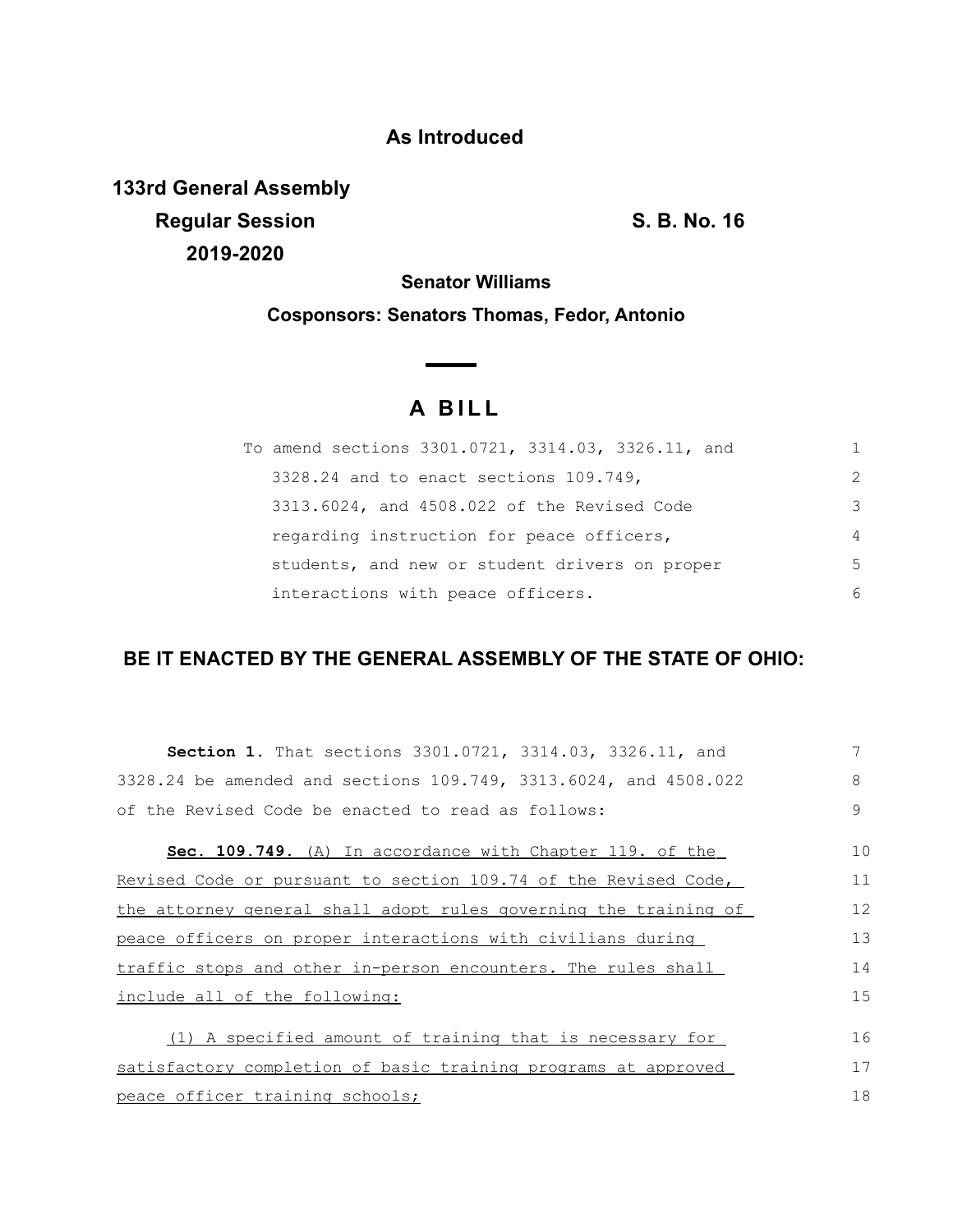| (2) The time period within which an active duty peace            | 19 |
|------------------------------------------------------------------|----|
| officer, who has been appointed prior to the effective date of   | 20 |
| this section, is required to receive the training. The rules     | 21 |
| shall require such an officer to complete the training not later | 22 |
| than two years after that effective date.                        | 23 |
| (3) A requirement that the training include all of the           | 24 |
| following topics:                                                | 25 |
| (a) A person's rights during an interaction with a peace         | 26 |
| officer, including all of the following:                         | 27 |
| (i) When a peace officer may require a person to exit a          | 28 |
| vehicle;                                                         | 29 |
| (ii) Constitutional protections from illegal search and          | 30 |
| seizure;                                                         | 31 |
| (iii) The rights of a passenger in a vehicle who has been        | 32 |
| pulled over for a traffic stop;                                  | 33 |
| (iv) The right for a citizen to record an encounter with a       | 34 |
| peace officer.                                                   | 35 |
| (b) Proper actions for interacting with a civilian and           | 36 |
| methods for diffusing a stressful encounter with a civilian;     | 37 |
| (c) Laws regarding questioning and detention by peace            | 38 |
| officers, including any law requiring a person to present proof  | 39 |
| of identity to a peace officer, and the consequences for a       | 40 |
| person's or officer's failure to comply with those laws.         | 41 |
| (4) Any other requirements and procedures necessary for          | 42 |
| the proper implementation of this section.                       | 43 |
| (B) Any peace officer who fails to complete the training         | 44 |
| required by this section within the time period established      | 45 |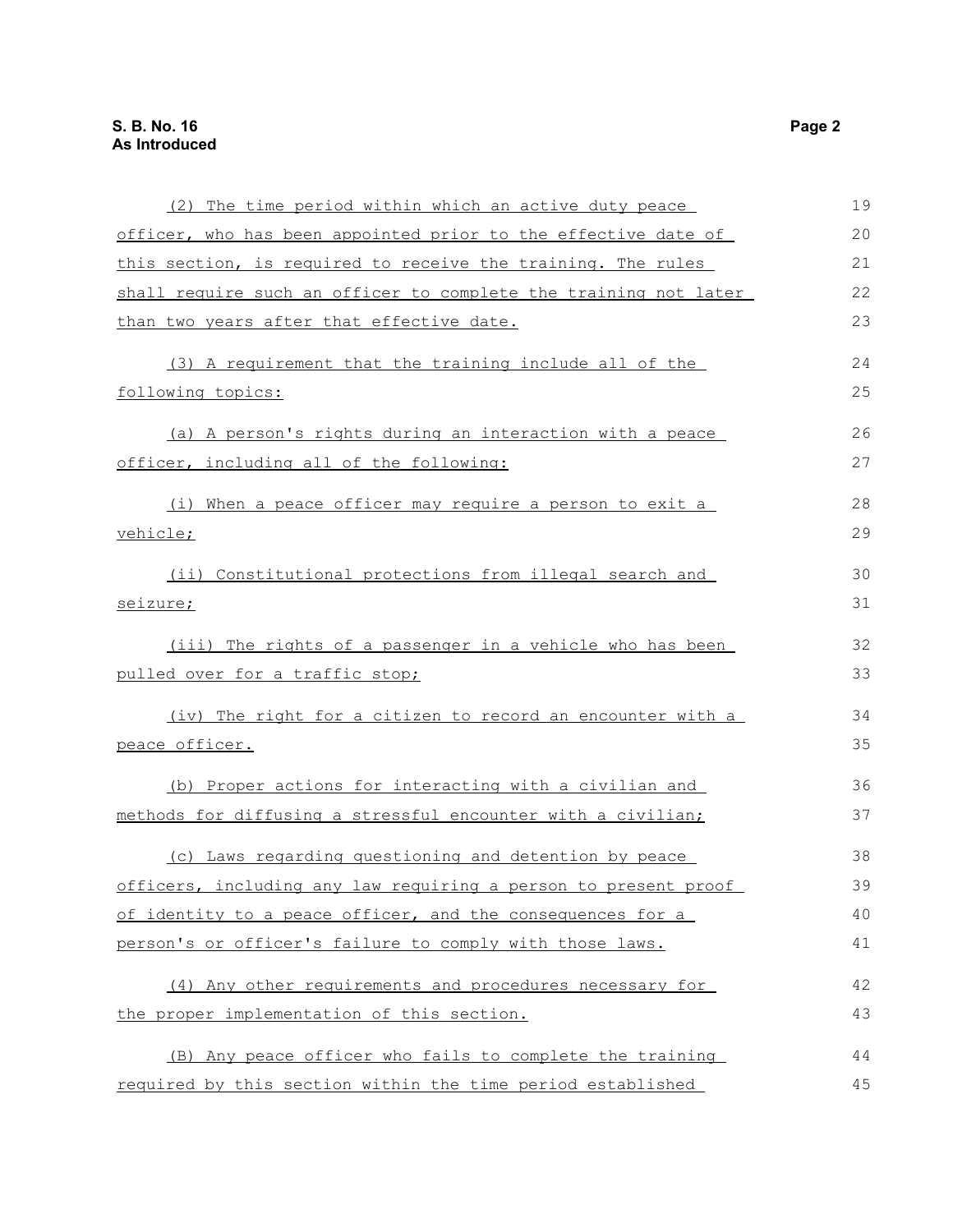| under division (A) (2) of this section shall cease carrying a    | 46 |
|------------------------------------------------------------------|----|
| firearm and shall cease performing the functions of a peace      | 47 |
| officer until the peace officer provides evidence of completion  | 48 |
| of the training to the executive director of the peace officer   | 49 |
| training commission.                                             | 50 |
| Sec. 3301.0721. (A) The superintendent of public                 | 51 |
| instruction shall develop a model curriculum for instruction in  | 52 |
| college and career readiness and financial literacy. The         | 53 |
| curriculum shall focus on grades seven through twelve, but the   | 54 |
| superintendent may include other grade levels. When the model    | 55 |
| curriculum has been developed, the department of education shall | 56 |
| notify all school districts, community schools established under | 57 |
| Chapter 3314. of the Revised Code, and STEM schools established  | 58 |
| under Chapter 3326. of the Revised Code of the content of the    | 59 |
| curriculum. Any district or school may utilize the model         | 60 |
| curriculum.                                                      | 61 |
| (B) The state board of education, in collaboration with          | 62 |
| the director of public safety, shall develop a model curriculum  | 63 |
| for instruction in grades nine through twelve on proper          | 64 |
| interactions with peace officers during traffic stops and other  | 65 |
| in-person encounters with peace officers. In developing the      | 66 |
| curriculum under division (B) of this section, the state board   | 67 |
| and the director may consult with any interested party,          | 68 |
| including a volunteer work group convened for the purpose of     | 69 |
| making recommendations regarding the instruction. Before         | 70 |
| finalizing any curriculum under division (B) of this section,    | 71 |
| the state board and the director shall provide a reasonable      | 72 |
| period for public comment. The curriculum shall include both of  | 73 |
| the following:                                                   | 74 |

(1) Information regarding all of the following: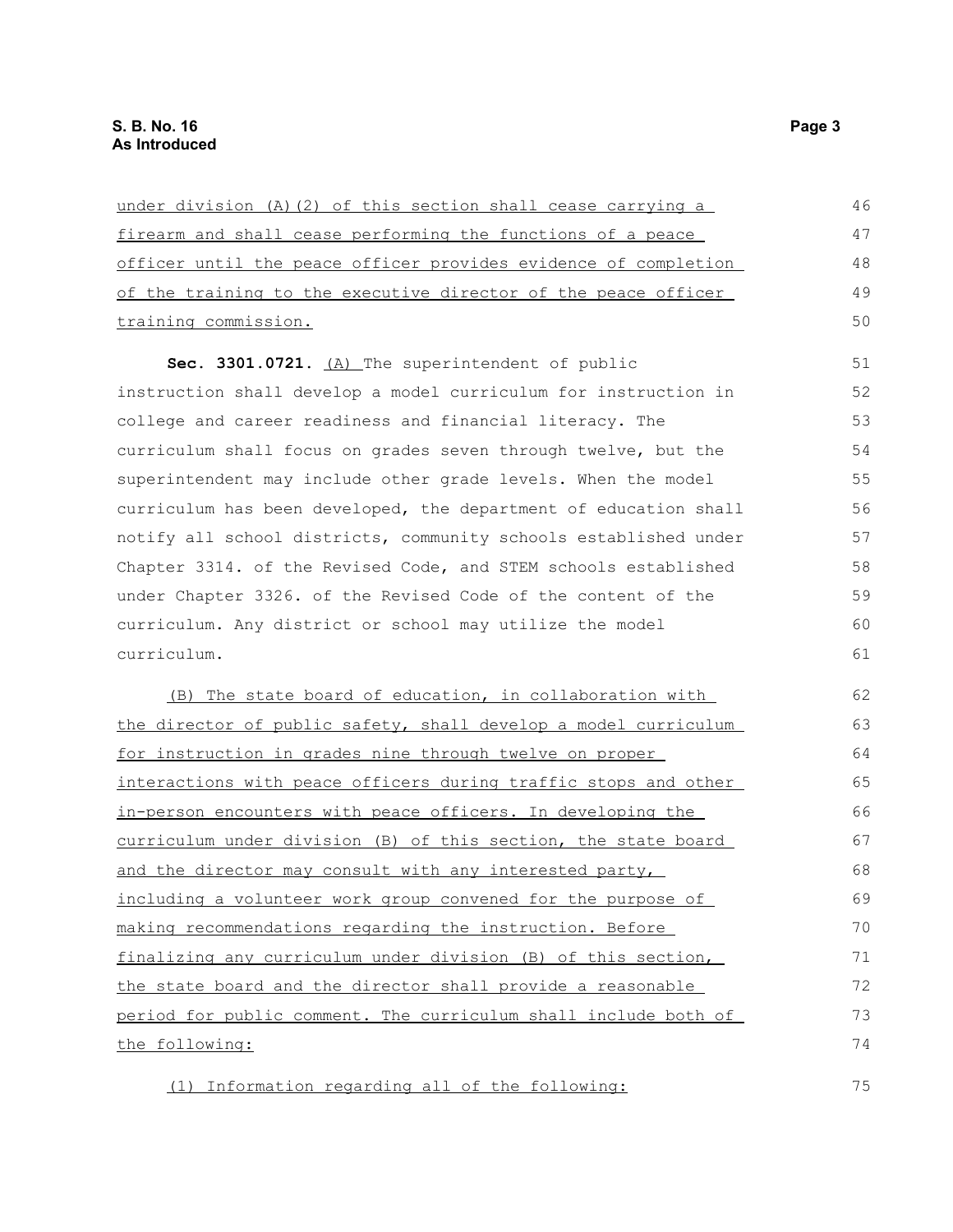| (a) A person's rights during an interaction with a peace        | 76  |
|-----------------------------------------------------------------|-----|
| officer, including all of the following:                        | 77  |
| (i) When a peace officer may require a person to exit a         | 78  |
| vehicle;                                                        | 79  |
| (ii) Constitutional protections from illegal search and         | 80  |
| seizure;                                                        | 81  |
| (iii) The rights of a passenger in a vehicle who has been       | 82  |
| pulled over for a traffic stop;                                 | 83  |
| (iv) The right to record an encounter with a peace              | 84  |
| officer.                                                        | 85  |
| (b) Proper actions for interacting with a peace officer         | 86  |
| and methods for diffusing a stressful encounter with a peace    | 87  |
| <u>officer;</u>                                                 | 88  |
| (c) Which individuals are considered peace officers, and        | 89  |
| their duties and responsibilities;                              | 90  |
| (d) Laws regarding questioning and detention by peace           | 91  |
| officers, including any law requiring a person to present proof | 92  |
| of identity to a peace officer, and the consequences for a      | 93  |
| person's or officer's failure to comply with those laws;        | 94  |
| (e) Procedures for filing a complaint against or a              | 95  |
| compliment on behalf of a peace officer.                        | 96  |
| (2) Demonstrations and role-play activities in a classroom      | 97  |
| setting, including an after-the-fact debriefing of students,    | 98  |
| that allow students to better understand how interactions       | 99  |
| between civilians and peace officers can and should unfold.     | 100 |
| As used in this section, "peace officer" has the same           | 101 |
| meaning as in section 109.71 of the Revised Code.               | 102 |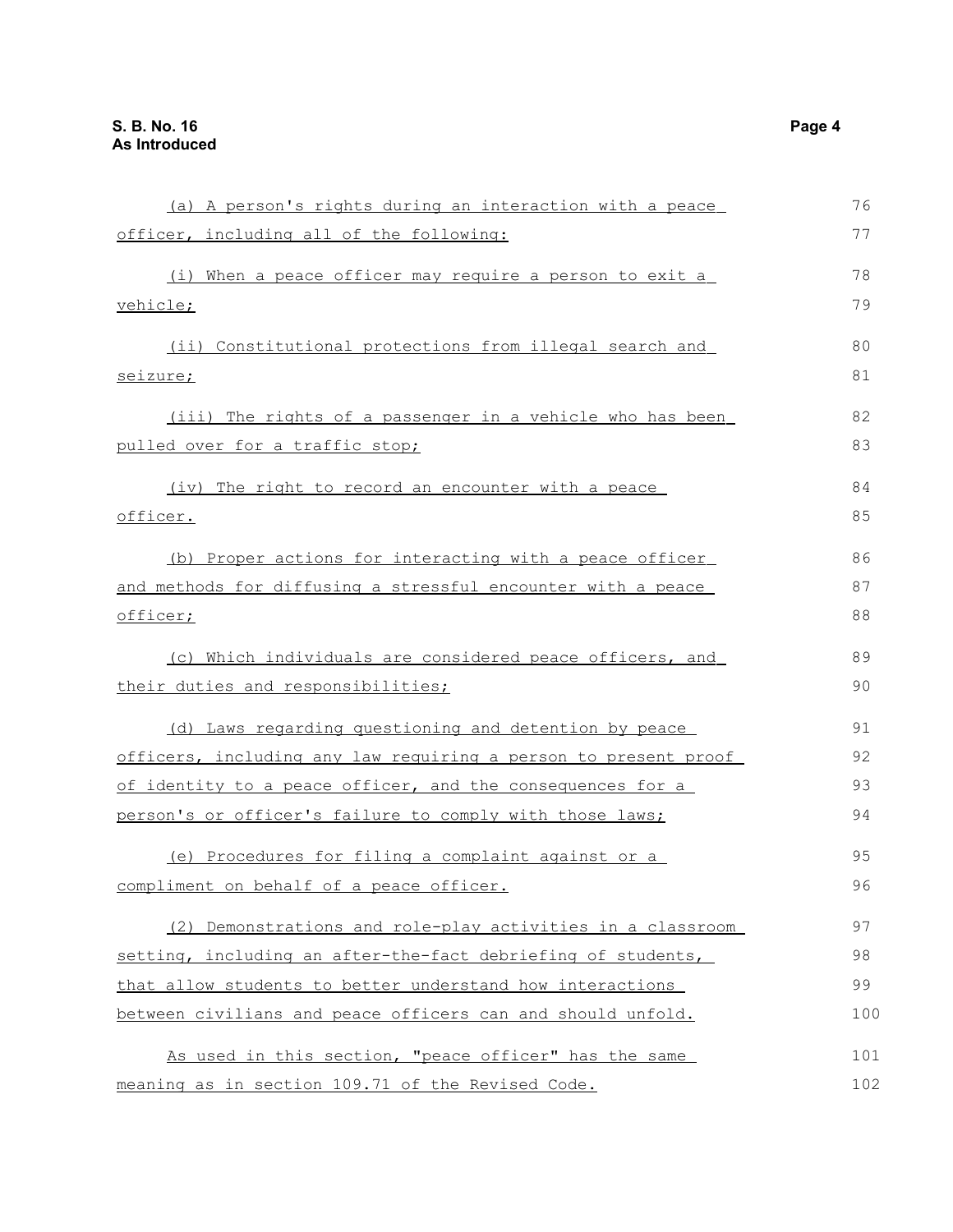| Sec. 3313.6024. The board of education of each city,             | 103 |
|------------------------------------------------------------------|-----|
| local, exempted village, and joint vocational school district    | 104 |
| shall provide instruction on proper interactions with peace      | 105 |
| officers during traffic stops and other in-person encounters     | 106 |
| using the model curriculum developed under division (B) of       | 107 |
| section 3301.0721 of the Revised Code. Each district shall       | 108 |
| include this instruction in one or more courses offered under    | 109 |
| division (C) of section 3313.603 of the Revised Code for         | 110 |
| students in grades nine through twelve. Each district may modify | 111 |
| the instruction in the model curriculum as appropriate for the   | 112 |
| district's community. In modifying the instruction, the district | 113 |
| shall solicit input from local law enforcement agencies, driver  | 114 |
| training schools, as that term is defined in section 4508.01 of  | 115 |
| the Revised Code, and the community.                             | 116 |
| Sec. 3314.03. A copy of every contract entered into under        | 117 |
| this section shall be filed with the superintendent of public    | 118 |
| instruction. The department of education shall make available on | 119 |
| its web site a copy of every approved, executed contract filed   | 120 |
| with the superintendent under this section.                      | 121 |
| (A) Each contract entered into between a sponsor and the         | 122 |
| governing authority of a community school shall specify the      | 123 |
| following:                                                       | 124 |
| (1) That the school shall be established as either of the        | 125 |
| following:                                                       | 126 |
| (a) A nonprofit corporation established under Chapter            | 127 |
| 1702. of the Revised Code, if established prior to April 8,      | 128 |
| 2003;                                                            | 129 |
| (b) A public benefit corporation established under Chapter       | 130 |
| 1702. of the Revised Code, if established after April 8, 2003.   | 131 |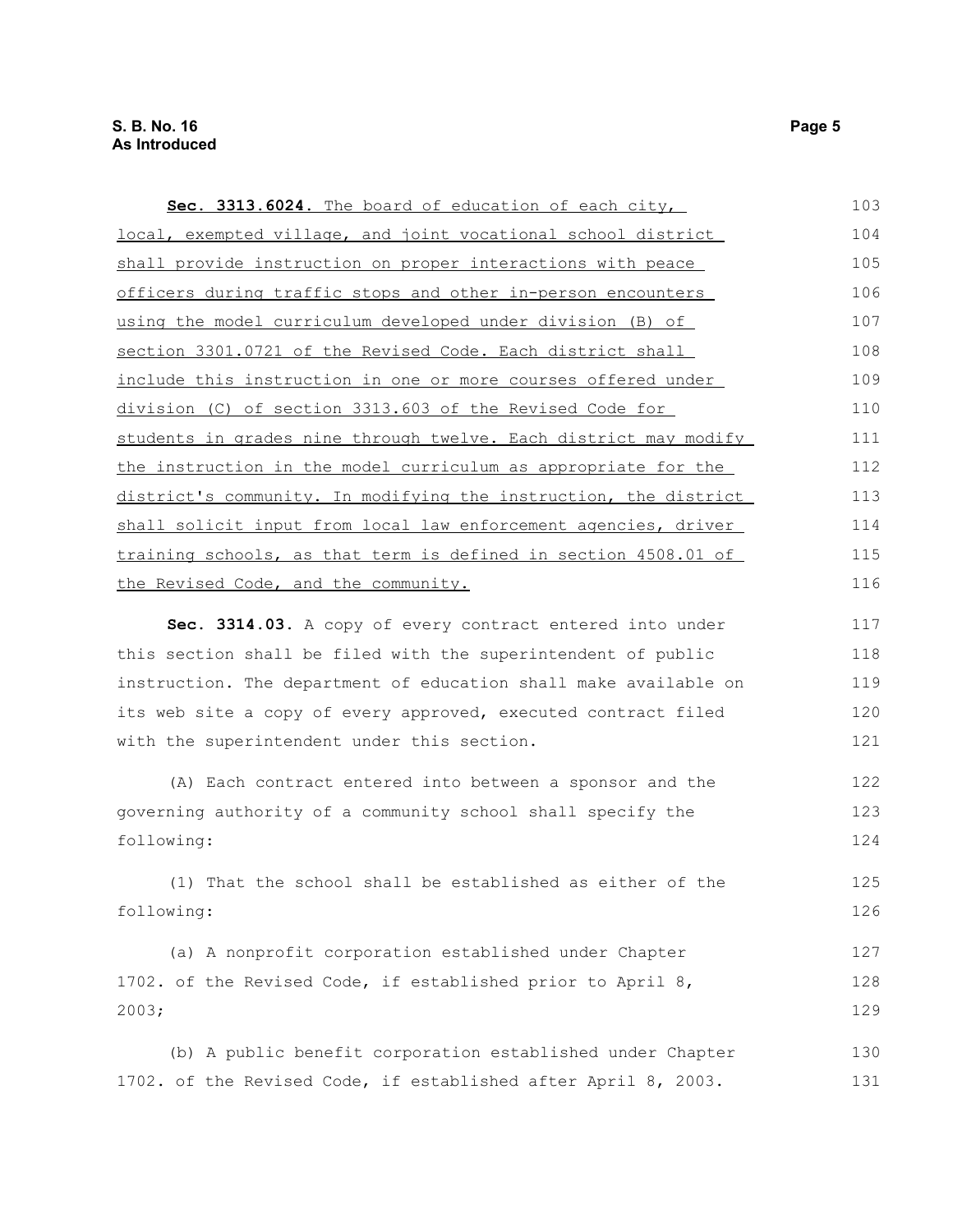(2) The education program of the school, including the school's mission, the characteristics of the students the school is expected to attract, the ages and grades of students, and the focus of the curriculum; (3) The academic goals to be achieved and the method of measurement that will be used to determine progress toward those goals, which shall include the statewide achievement assessments; (4) Performance standards, including but not limited to all applicable report card measures set forth in section 3302.03 or 3314.017 of the Revised Code, by which the success of the school will be evaluated by the sponsor; (5) The admission standards of section 3314.06 of the Revised Code and, if applicable, section 3314.061 of the Revised Code; (6)(a) Dismissal procedures; (b) A requirement that the governing authority adopt an attendance policy that includes a procedure for automatically withdrawing a student from the school if the student without a legitimate excuse fails to participate in seventy-two consecutive hours of the learning opportunities offered to the student. (7) The ways by which the school will achieve racial and 132 133 134 135 136 137 138 139 140 141 142 143 144 145 146 147 148 149 150 151 152 153 154

(8) Requirements for financial audits by the auditor of state. The contract shall require financial records of the school to be maintained in the same manner as are financial records of school districts, pursuant to rules of the auditor of state. Audits shall be conducted in accordance with section 156 157 158 159 160

ethnic balance reflective of the community it serves;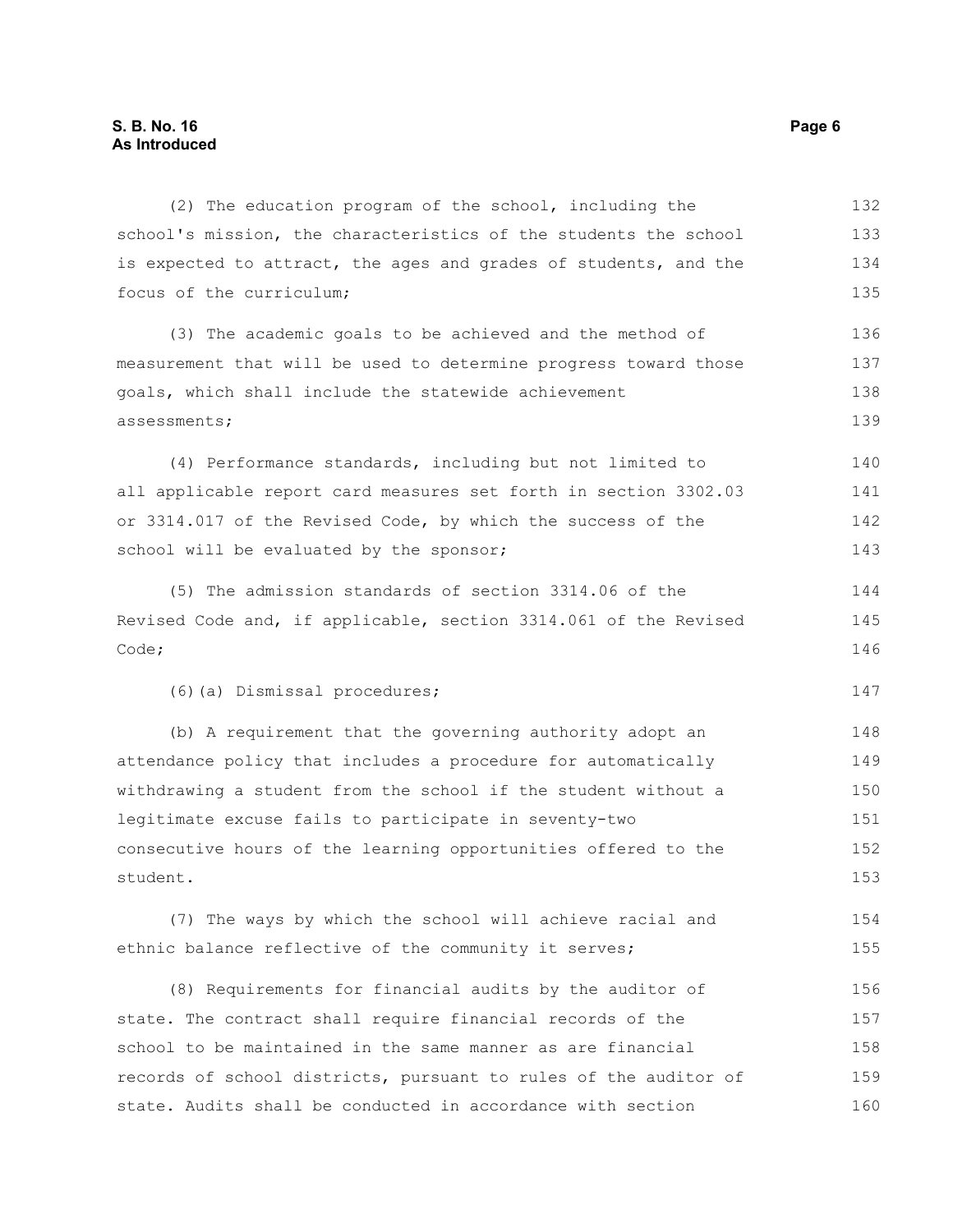| 117.10 of the Revised Code.                                    | 161 |
|----------------------------------------------------------------|-----|
| (9) An addendum to the contract outlining the facilities       | 162 |
| to be used that contains at least the following information:   | 163 |
| (a) A detailed description of each facility used for           | 164 |
| instructional purposes;                                        | 165 |
| (b) The annual costs associated with leasing each facility     | 166 |
| that are paid by or on behalf of the school;                   | 167 |
| (c) The annual mortgage principal and interest payments        | 168 |
| that are paid by the school;                                   | 169 |
| (d) The name of the lender or landlord, identified as          | 170 |
| such, and the lender's or landlord's relationship to the       | 171 |
| operator, if any.                                              | 172 |
| (10) Qualifications of teachers, including a requirement       | 173 |
| that the school's classroom teachers be licensed in accordance | 174 |
| with sections 3319.22 to 3319.31 of the Revised Code, except   | 175 |
| that a community school may engage noncertificated persons to  | 176 |
| teach up to twelve hours per week pursuant to section 3319.301 | 177 |
| of the Revised Code.                                           | 178 |
| (11) That the school will comply with the following            | 179 |
| requirements:                                                  | 180 |
| (a) The school will provide learning opportunities to a        | 181 |
| minimum of twenty-five students for a minimum of nine hundred  | 182 |
| twenty hours per school year.                                  | 183 |
| (b) The governing authority will purchase liability            | 184 |
| insurance, or otherwise provide for the potential liability of | 185 |
| the school.                                                    | 186 |
| (c) The school will be nonsectarian in its programs,           | 187 |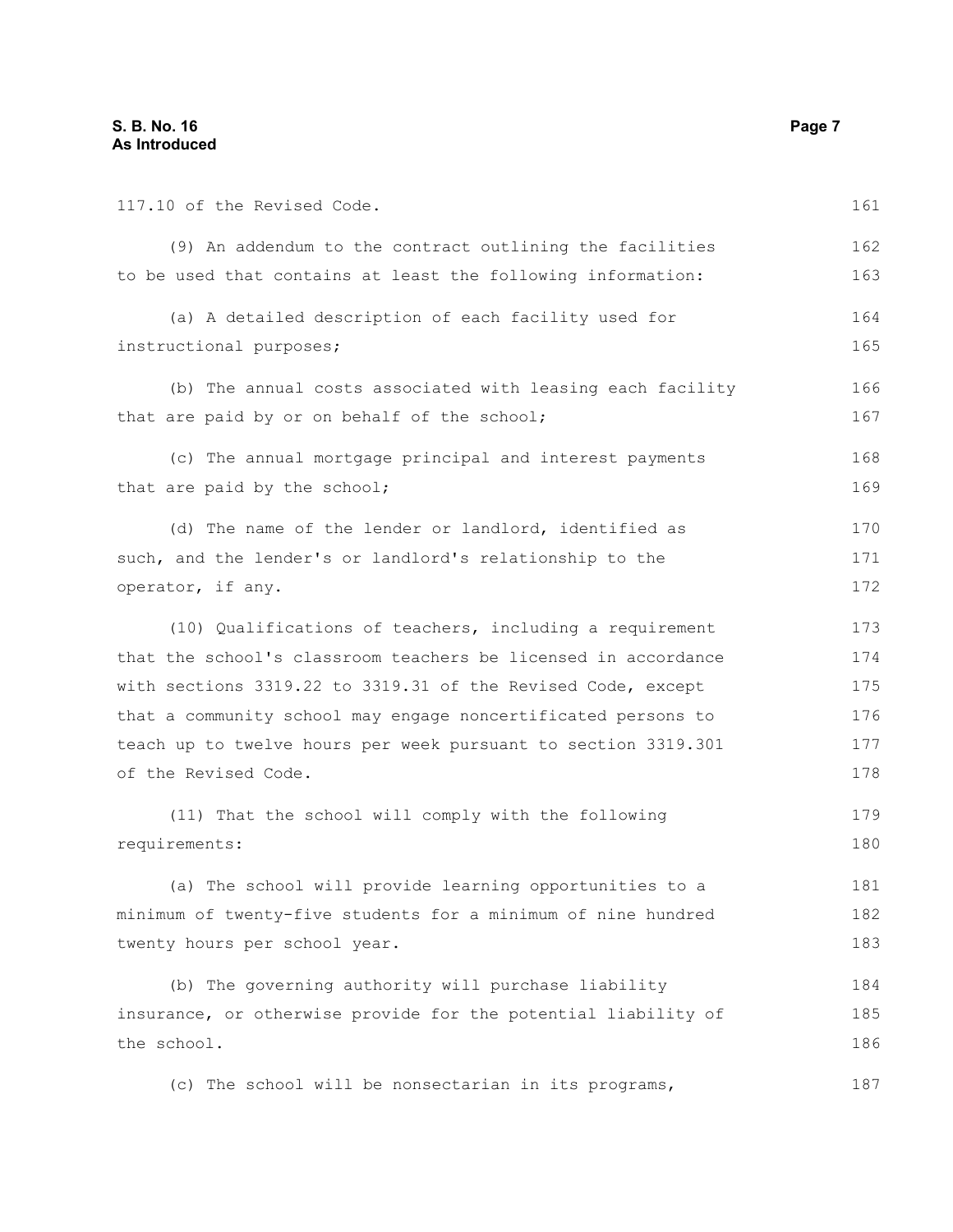admission policies, employment practices, and all other operations, and will not be operated by a sectarian school or religious institution. (d) The school will comply with sections 9.90, 9.91, 109.65, 121.22, 149.43, 2151.357, 2151.421, 2313.19, 3301.0710, 3301.0711, 3301.0712, 3301.0715, 3301.0729, 3301.948, 3313.472, 3313.50, 3313.536, 3313.539, 3313.5310, 3313.608, 3313.609, 3313.6012, 3313.6013, 3313.6014, 3313.6015, 3313.6020, 3313.6024, 3313.643, 3313.648, 3313.6411, 3313.66, 3313.661, 3313.662, 3313.666, 3313.667, 3313.668, 3313.67, 3313.671, 3313.672, 3313.673, 3313.69, 3313.71, 3313.716, 3313.718, 3313.719, 3313.7112, 3313.721, 3313.80, 3313.814, 3313.816, 3313.817, 3313.86, 3313.89, 3313.96, 3319.073, 3319.074, 3319.321, 3319.39, 3319.391, 3319.41, 3319.46, 3321.01, 3321.041, 3321.13, 3321.14, 3321.141, 3321.17, 3321.18, 3321.19, 3321.191, 3327.10, 4111.17, 4113.52, and 5705.391 and Chapters 117., 1347., 2744., 3365., 3742., 4112., 4123., 4141., and 4167. of the Revised Code as if it were a school district and will comply with section 3301.0714 of the Revised Code in the manner specified in section 3314.17 of the Revised Code. (e) The school shall comply with Chapter 102. and section 2921.42 of the Revised Code. 188 189 190 191 192 193 194 195 196 197 198 199 200 201 202 203 204 205 206 207 208 209

(f) The school will comply with sections 3313.61, 3313.611, and 3313.614 of the Revised Code, except that for students who enter ninth grade for the first time before July 1, 2010, the requirement in sections 3313.61 and 3313.611 of the Revised Code that a person must successfully complete the curriculum in any high school prior to receiving a high school diploma may be met by completing the curriculum adopted by the governing authority of the community school rather than the 210 211 212 213 214 215 216 217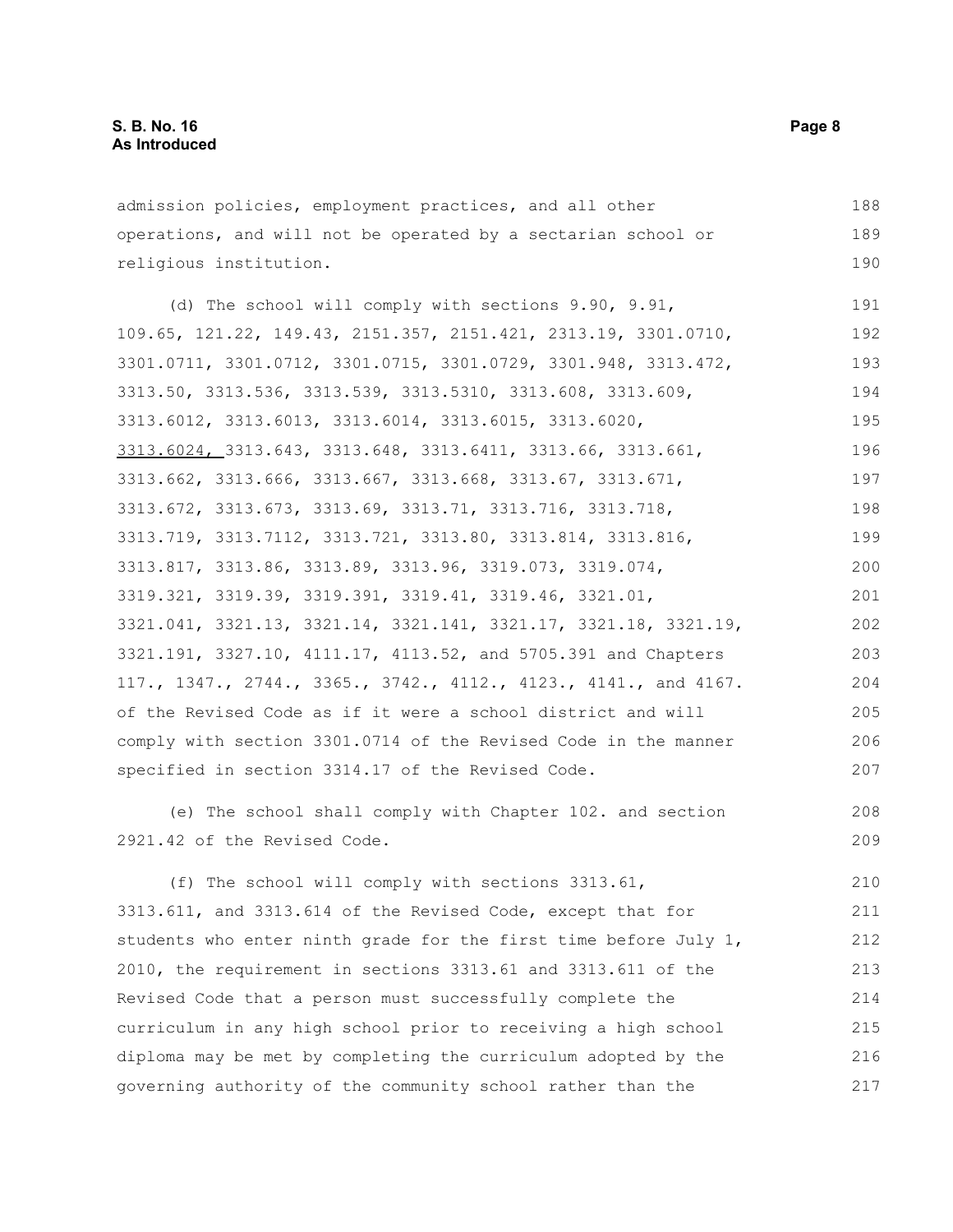### **S. B. No. 16 Page 9 As Introduced**

curriculum specified in Title XXXIII of the Revised Code or any rules of the state board of education. Beginning with students who enter ninth grade for the first time on or after July 1, 2010, the requirement in sections 3313.61 and 3313.611 of the Revised Code that a person must successfully complete the curriculum of a high school prior to receiving a high school diploma shall be met by completing the requirements prescribed in division (C) of section 3313.603 of the Revised Code, unless the person qualifies under division (D) or (F) of that section. Each school shall comply with the plan for awarding high school credit based on demonstration of subject area competency, and beginning with the 2017-2018 school year, with the updated plan that permits students enrolled in seventh and eighth grade to meet curriculum requirements based on subject area competency adopted by the state board of education under divisions  $(J)$  (1) and (2) of section 3313.603 of the Revised Code. Beginning with the 2018-2019 school year, the school shall comply with the framework for granting units of high school credit to students who demonstrate subject area competency through work-based learning experiences, internships, or cooperative education developed by the department under division (J)(3) of section 3313.603 of the Revised Code. 218 219 220 221 222 223 224 225 226 227 228 229 230 231 232 233 234 235 236 237 238 239

(g) The school governing authority will submit within four months after the end of each school year a report of its activities and progress in meeting the goals and standards of divisions (A)(3) and (4) of this section and its financial status to the sponsor and the parents of all students enrolled in the school.

(h) The school, unless it is an internet- or computerbased community school, will comply with section 3313.801 of the Revised Code as if it were a school district. 246 247 248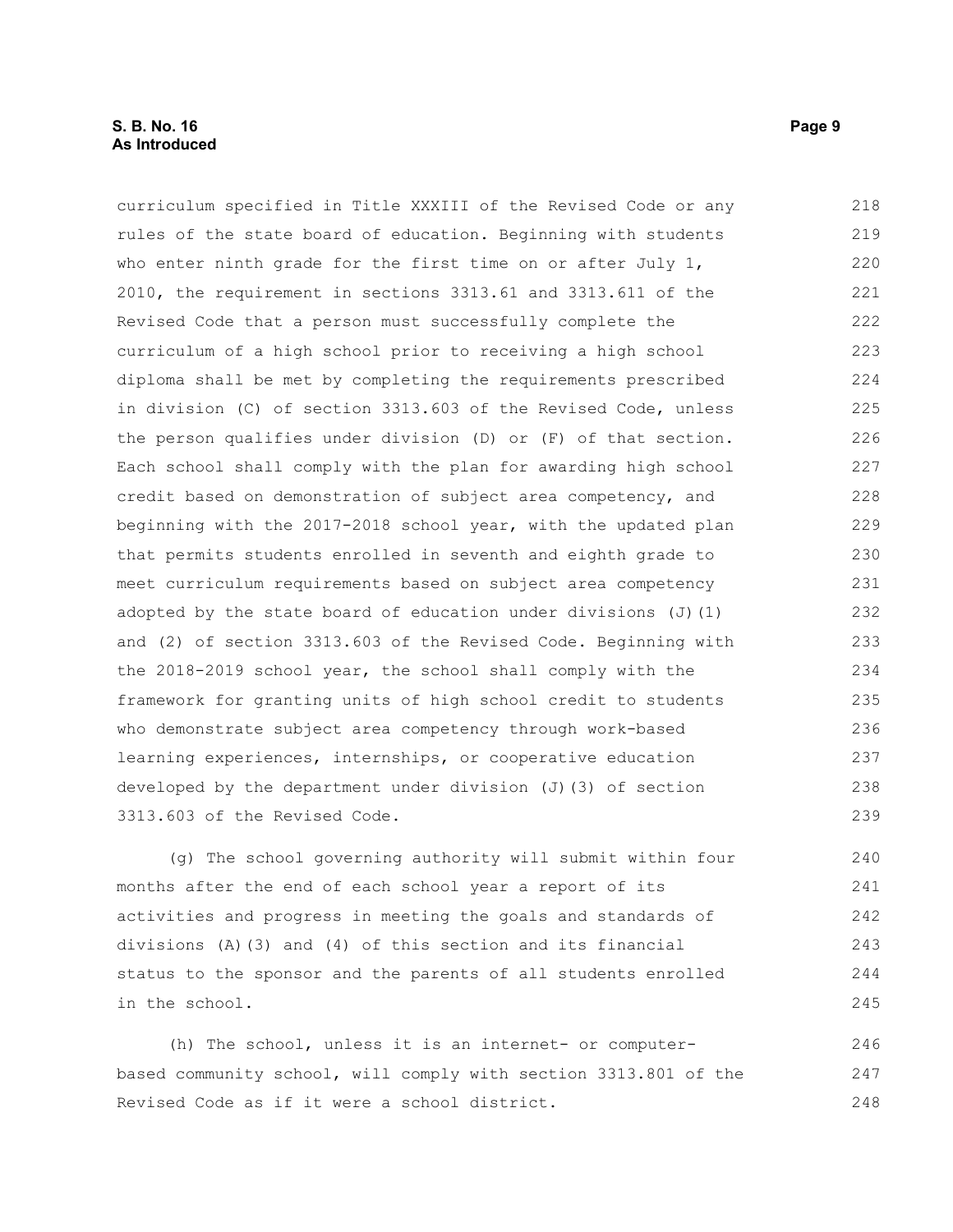### **S. B. No. 16 Page 10 As Introduced**

(i) If the school is the recipient of moneys from a grant awarded under the federal race to the top program, Division  $(A)$ , Title XIV, Sections 14005 and 14006 of the "American Recovery and Reinvestment Act of 2009," Pub. L. No. 111-5, 123 Stat. 115, the school will pay teachers based upon performance in accordance with section 3317.141 and will comply with section 3319.111 of the Revised Code as if it were a school district. 249 250 251 252 253 254 255

(j) If the school operates a preschool program that is licensed by the department of education under sections 3301.52 to 3301.59 of the Revised Code, the school shall comply with sections 3301.50 to 3301.59 of the Revised Code and the minimum standards for preschool programs prescribed in rules adopted by the state board under section 3301.53 of the Revised Code. 256 257 258 259 260 261

(k) The school will comply with sections 3313.6021 and 3313.6023 of the Revised Code as if it were a school district unless it is either of the following: 262 263 264

(i) An internet- or computer-based community school; 265

(ii) A community school in which a majority of the enrolled students are children with disabilities as described in division (A)(4)(b) of section 3314.35 of the Revised Code.

(12) Arrangements for providing health and other benefits to employees; 269 270

(13) The length of the contract, which shall begin at the beginning of an academic year. No contract shall exceed five years unless such contract has been renewed pursuant to division (E) of this section. 271 272 273 274

(14) The governing authority of the school, which shall be responsible for carrying out the provisions of the contract; 275 276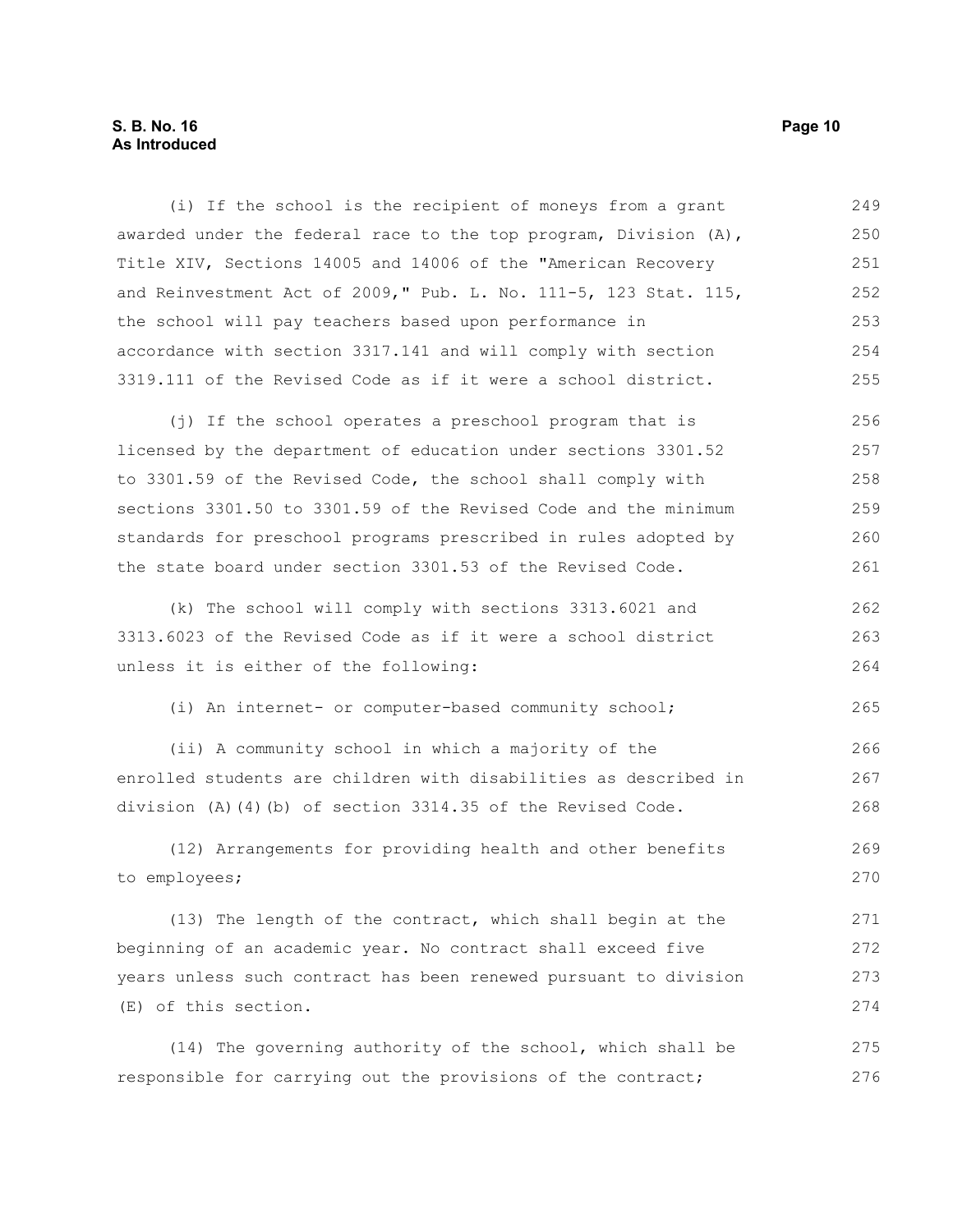#### **S. B. No. 16 Page 11 As Introduced**

(15) A financial plan detailing an estimated school budget for each year of the period of the contract and specifying the total estimated per pupil expenditure amount for each such year. 277 278 279

(16) Requirements and procedures regarding the disposition of employees of the school in the event the contract is terminated or not renewed pursuant to section 3314.07 of the Revised Code; 280 281 282 283

(17) Whether the school is to be created by converting all or part of an existing public school or educational service center building or is to be a new start-up school, and if it is a converted public school or service center building, specification of any duties or responsibilities of an employer that the board of education or service center governing board that operated the school or building before conversion is delegating to the governing authority of the community school with respect to all or any specified group of employees provided the delegation is not prohibited by a collective bargaining agreement applicable to such employees; 284 285 286 287 288 289 290 291 292 293 294

(18) Provisions establishing procedures for resolving disputes or differences of opinion between the sponsor and the governing authority of the community school; 295 296 297

(19) A provision requiring the governing authority to adopt a policy regarding the admission of students who reside outside the district in which the school is located. That policy shall comply with the admissions procedures specified in sections 3314.06 and 3314.061 of the Revised Code and, at the sole discretion of the authority, shall do one of the following: 298 299 300 301 302 303

(a) Prohibit the enrollment of students who reside outside the district in which the school is located; 304 305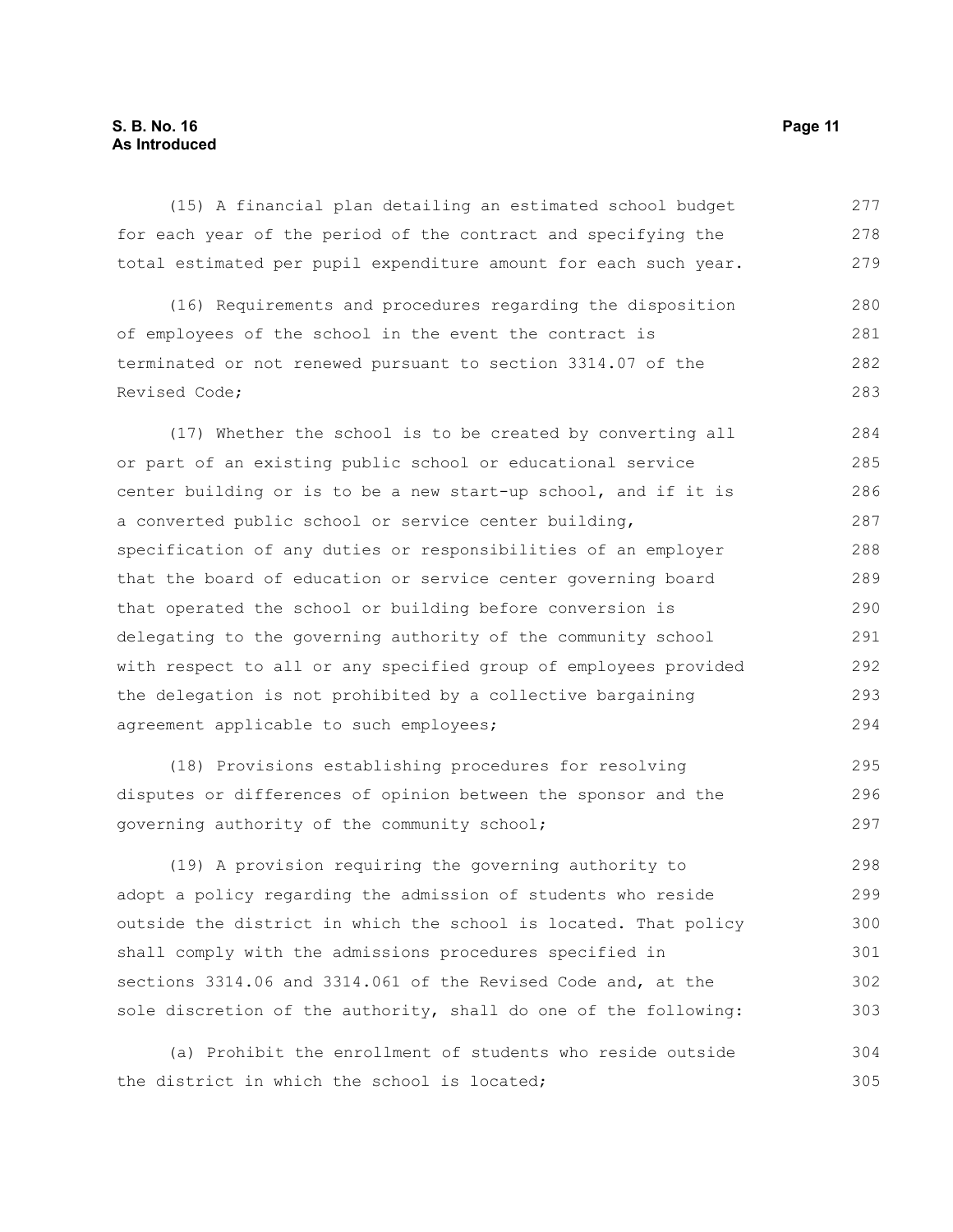districts adjacent to the district in which the school is located; (c) Permit the enrollment of students who reside in any other district in the state. (20) A provision recognizing the authority of the department of education to take over the sponsorship of the school in accordance with the provisions of division (C) of section 3314.015 of the Revised Code; (21) A provision recognizing the sponsor's authority to assume the operation of a school under the conditions specified in division (B) of section 3314.073 of the Revised Code; (22) A provision recognizing both of the following: (a) The authority of public health and safety officials to inspect the facilities of the school and to order the facilities closed if those officials find that the facilities are not in compliance with health and safety laws and regulations; (b) The authority of the department of education as the community school oversight body to suspend the operation of the school under section 3314.072 of the Revised Code if the department has evidence of conditions or violations of law at the school that pose an imminent danger to the health and safety of the school's students and employees and the sponsor refuses to take such action. 307 308 309 310 311 312 313 314 315 316 317 318 319 320 321 322 323 324 325 326 327 328 329

(b) Permit the enrollment of students who reside in

(23) A description of the learning opportunities that will be offered to students including both classroom-based and nonclassroom-based learning opportunities that is in compliance with criteria for student participation established by the department under division (H)(2) of section 3314.08 of the 330 331 332 333 334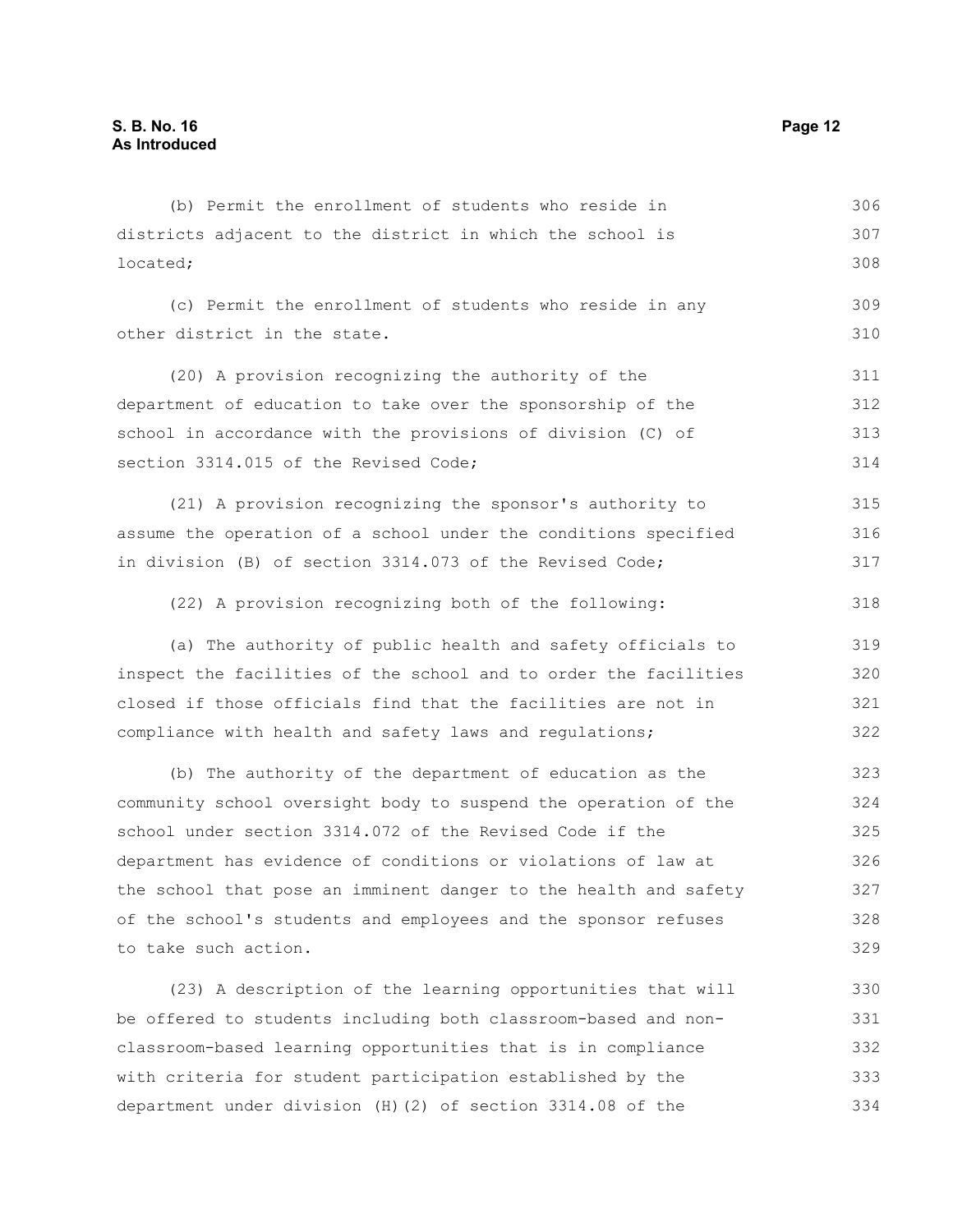335

(24) The school will comply with sections 3302.04 and 3302.041 of the Revised Code, except that any action required to be taken by a school district pursuant to those sections shall be taken by the sponsor of the school. However, the sponsor shall not be required to take any action described in division (F) of section 3302.04 of the Revised Code. 336 337 338 339 340 341

(25) Beginning in the 2006-2007 school year, the school will open for operation not later than the thirtieth day of September each school year, unless the mission of the school as specified under division (A)(2) of this section is solely to serve dropouts. In its initial year of operation, if the school fails to open by the thirtieth day of September, or within one year after the adoption of the contract pursuant to division (D) of section 3314.02 of the Revised Code if the mission of the school is solely to serve dropouts, the contract shall be void. 342 343 344 345 346 347 348 349 350

(26) Whether the school's governing authority is planning to seek designation for the school as a STEM school equivalent under section 3326.032 of the Revised Code; 351 352 353

(27) That the school's attendance and participation policies will be available for public inspection; 354 355

(28) That the school's attendance and participation records shall be made available to the department of education, auditor of state, and school's sponsor to the extent permitted under and in accordance with the "Family Educational Rights and Privacy Act of 1974," 88 Stat. 571, 20 U.S.C. 1232g, as amended, and any regulations promulgated under that act, and section 3319.321 of the Revised Code; 356 357 358 359 360 361 362

(29) If a school operates using the blended learning 363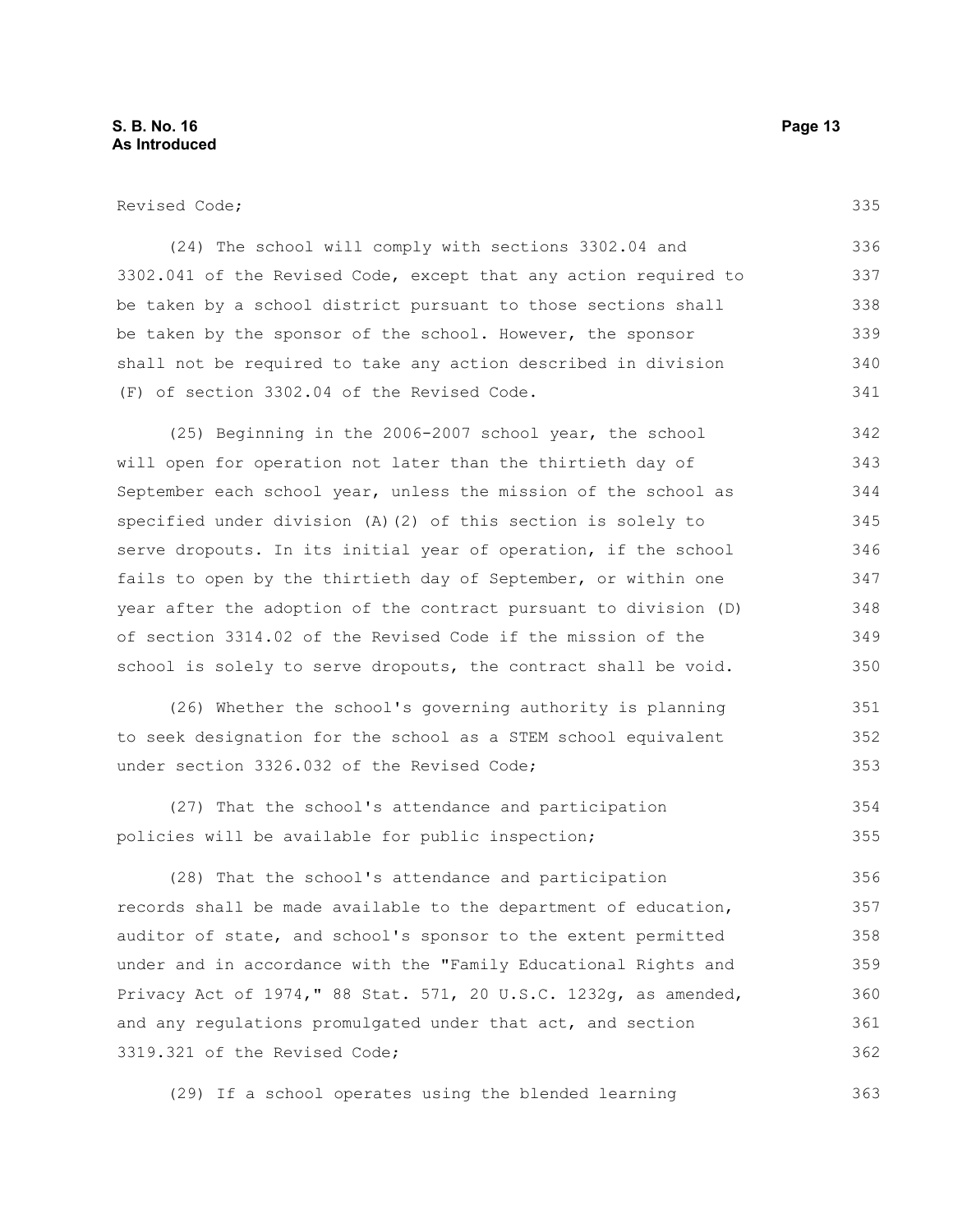will be used;

opportunities;

monitored;

be protected;

interest at a fair market rate;

of the following information: (a) An indication of what blended learning model or models (b) A description of how student instructional needs will be determined and documented: (c) The method to be used for determining competency, granting credit, and promoting students to a higher grade level; (d) The school's attendance requirements, including how the school will document participation in learning (e) A statement describing how student progress will be (f) A statement describing how private student data will (g) A description of the professional development activities that will be offered to teachers. (30) A provision requiring that all moneys the school's operator loans to the school, including facilities loans or cash flow assistance, must be accounted for, documented, and bear 365 366 367 368 369 370 371 372 373 374 375 376 377 378 379 380 381 382 383

model, as defined in section 3301.079 of the Revised Code, all

(31) A provision requiring that, if the governing authority contracts with an attorney, accountant, or entity specializing in audits, the attorney, accountant, or entity shall be independent from the operator with which the school has contracted. 385 386 387 388 389

(32) A provision requiring the governing authority to 390

364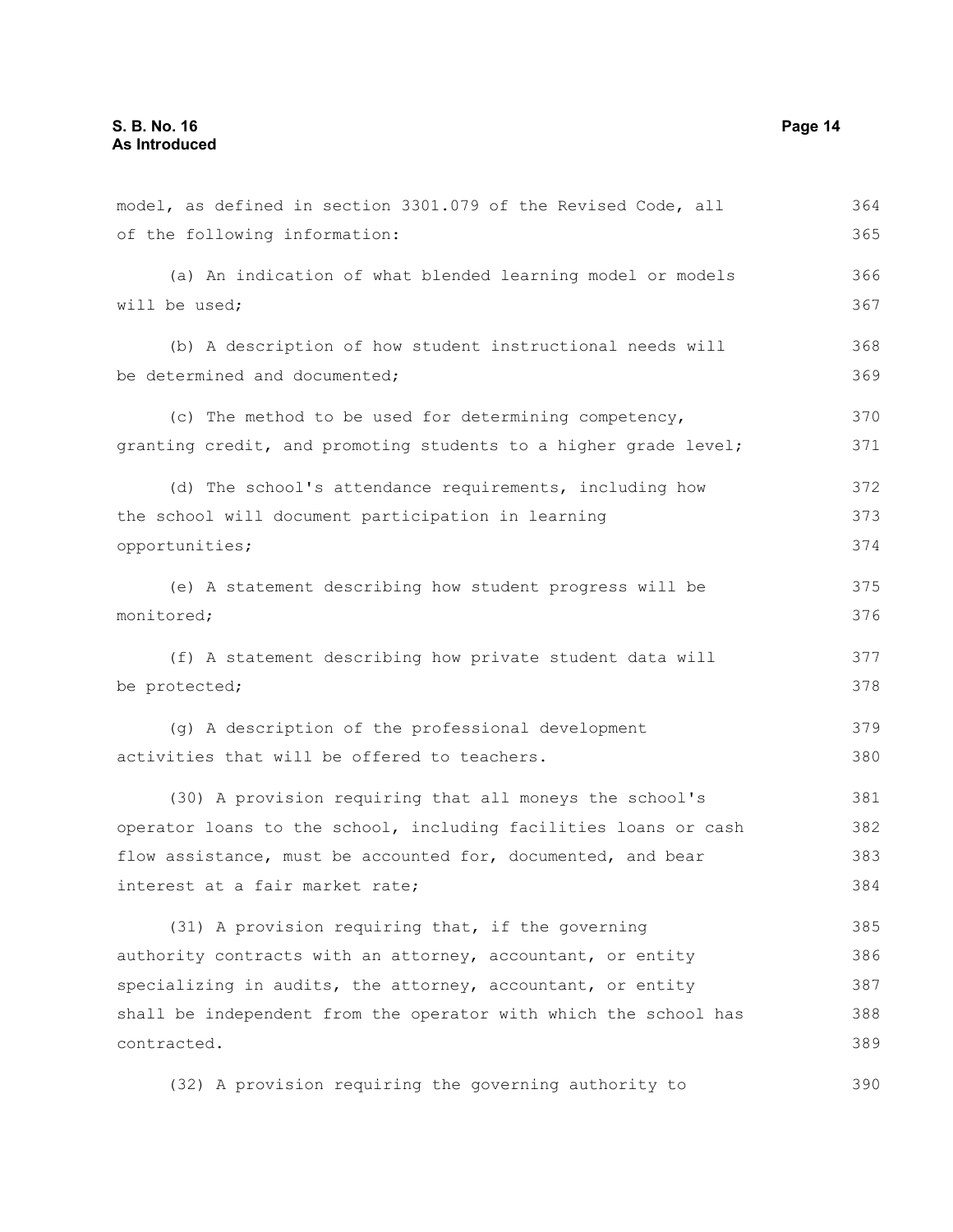adopt an enrollment and attendance policy that requires a student's parent to notify the community school in which the student is enrolled when there is a change in the location of the parent's or student's primary residence. (33) A provision requiring the governing authority to adopt a student residence and address verification policy for students enrolling in or attending the school. (B) The community school shall also submit to the sponsor a comprehensive plan for the school. The plan shall specify the following: (1) The process by which the governing authority of the school will be selected in the future; (2) The management and administration of the school; (3) If the community school is a currently existing public school or educational service center building, alternative arrangements for current public school students who choose not to attend the converted school and for teachers who choose not to teach in the school or building after conversion; (4) The instructional program and educational philosophy of the school; (5) Internal financial controls. When submitting the plan under this division, the school shall also submit copies of all policies and procedures regarding internal financial controls adopted by the governing authority of the school. (C) A contract entered into under section 3314.02 of the Revised Code between a sponsor and the governing authority of a 391 392 393 394 395 396 397 398 399 400 401 402 403 404 405 406 407 408 409 410 411 412 413 414 415 416 417

community school may provide for the community school governing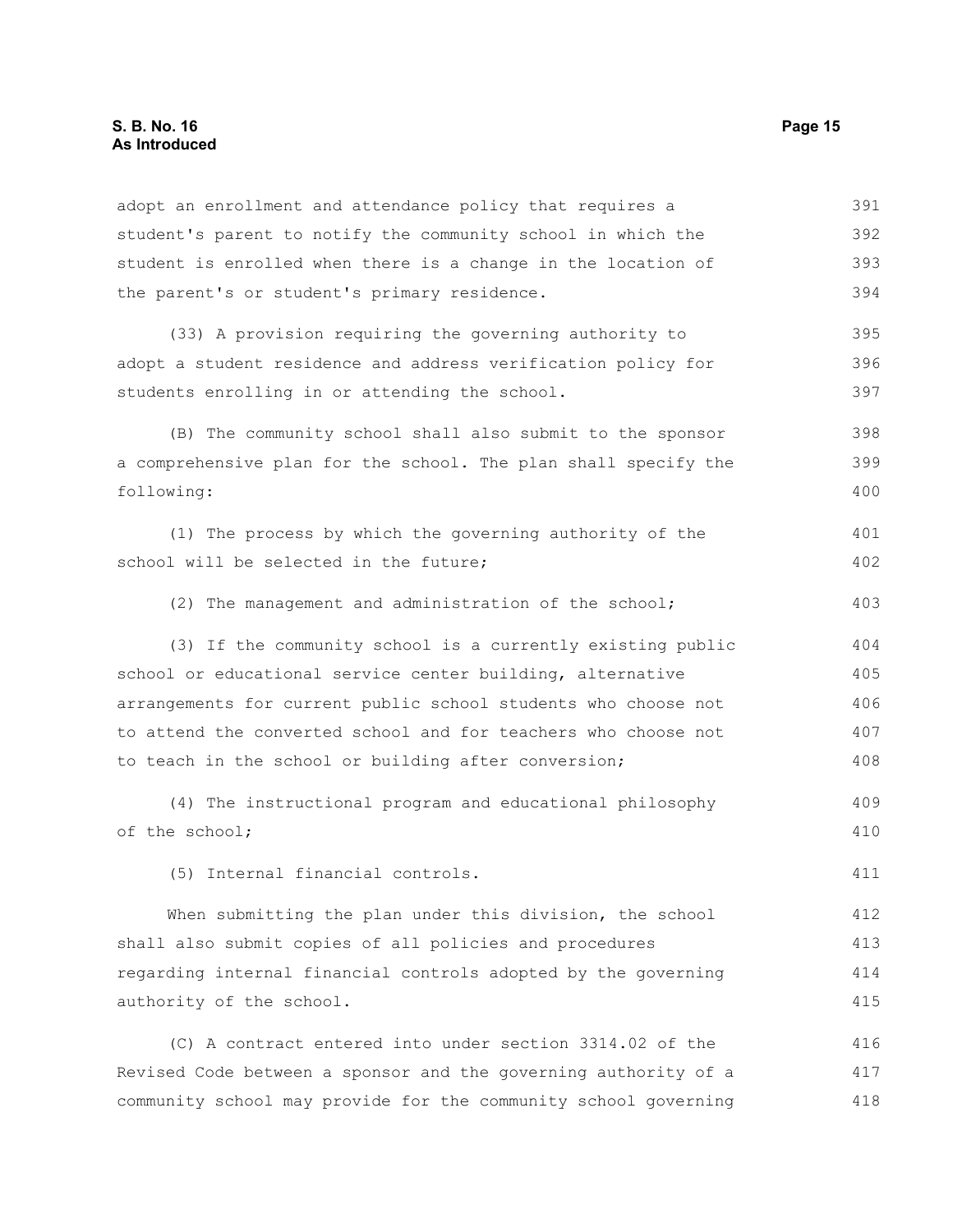### **S. B. No. 16 Page 16 As Introduced**

authority to make payments to the sponsor, which is hereby authorized to receive such payments as set forth in the contract between the governing authority and the sponsor. The total amount of such payments for monitoring, oversight, and technical assistance of the school shall not exceed three per cent of the total amount of payments for operating expenses that the school receives from the state. 419 420 421 422 423 424 425

(D) The contract shall specify the duties of the sponsor which shall be in accordance with the written agreement entered into with the department of education under division (B) of section 3314.015 of the Revised Code and shall include the following: 426 427 428 429 430

(1) Monitor the community school's compliance with all laws applicable to the school and with the terms of the contract; 431 432 433

(2) Monitor and evaluate the academic and fiscal performance and the organization and operation of the community school on at least an annual basis; 434 435 436

(3) Report on an annual basis the results of the evaluation conducted under division (D)(2) of this section to the department of education and to the parents of students enrolled in the community school; 437 438 439 440

(4) Provide technical assistance to the community school in complying with laws applicable to the school and terms of the contract;

(5) Take steps to intervene in the school's operation to correct problems in the school's overall performance, declare the school to be on probationary status pursuant to section 3314.073 of the Revised Code, suspend the operation of the 444 445 446 447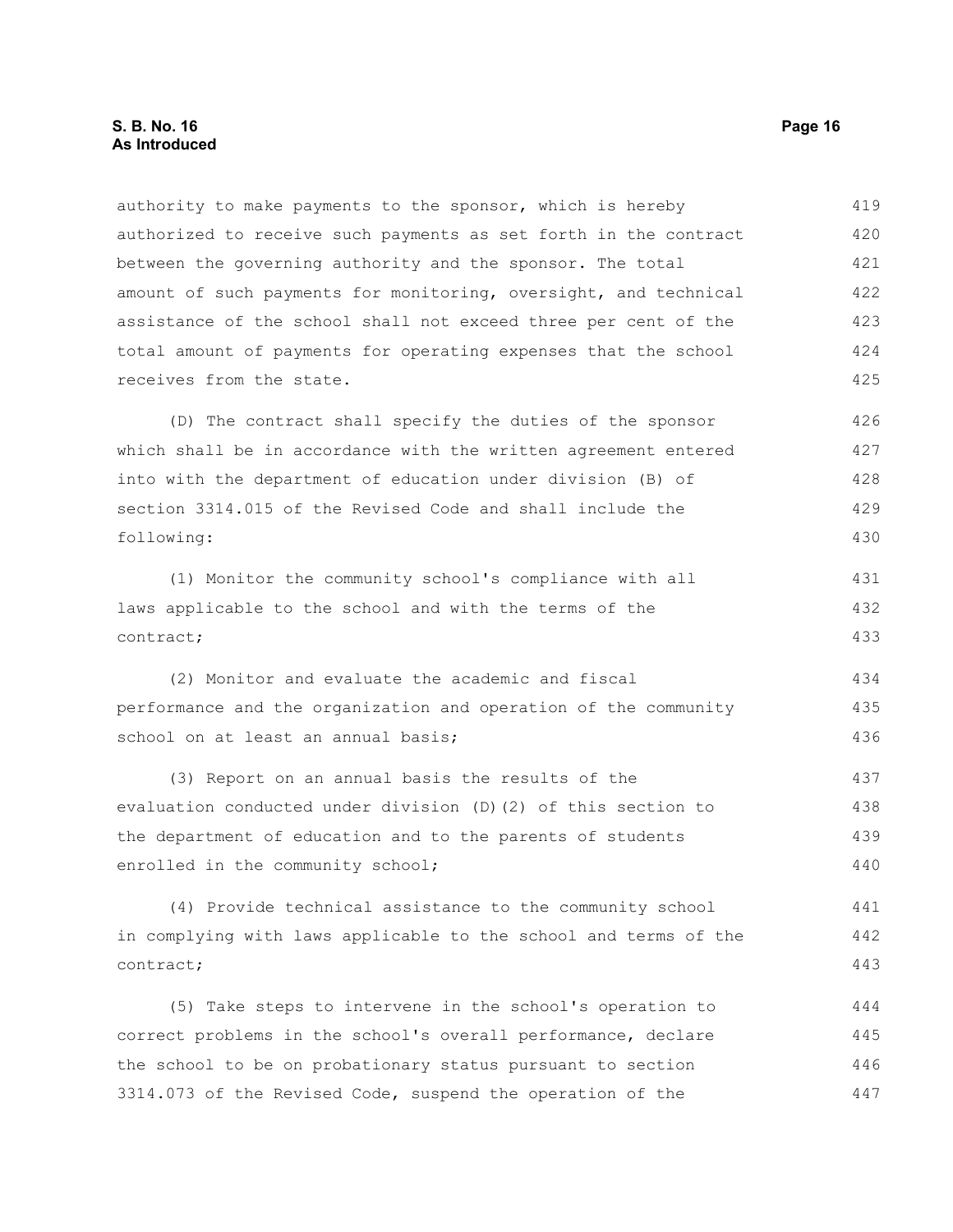### **S. B. No. 16 Page 17 As Introduced**

school pursuant to section 3314.072 of the Revised Code, or terminate the contract of the school pursuant to section 3314.07 of the Revised Code as determined necessary by the sponsor; 448 449 450

(6) Have in place a plan of action to be undertaken in the event the community school experiences financial difficulties or closes prior to the end of a school year. 451 452 453

(E) Upon the expiration of a contract entered into under this section, the sponsor of a community school may, with the approval of the governing authority of the school, renew that contract for a period of time determined by the sponsor, but not ending earlier than the end of any school year, if the sponsor finds that the school's compliance with applicable laws and terms of the contract and the school's progress in meeting the academic goals prescribed in the contract have been satisfactory. Any contract that is renewed under this division remains subject to the provisions of sections 3314.07, 3314.072, and 3314.073 of the Revised Code. 454 455 456 457 458 459 460 461 462 463 464

(F) If a community school fails to open for operation within one year after the contract entered into under this section is adopted pursuant to division (D) of section 3314.02 of the Revised Code or permanently closes prior to the expiration of the contract, the contract shall be void and the school shall not enter into a contract with any other sponsor. A school shall not be considered permanently closed because the operations of the school have been suspended pursuant to section 3314.072 of the Revised Code. 465 466 467 468 469 470 471 472 473

**Sec. 3326.11.** Each science, technology, engineering, and mathematics school established under this chapter and its governing body shall comply with sections 9.90, 9.91, 109.65, 121.22, 149.43, 2151.357, 2151.421, 2313.19, 2921.42, 2921.43, 474 475 476 477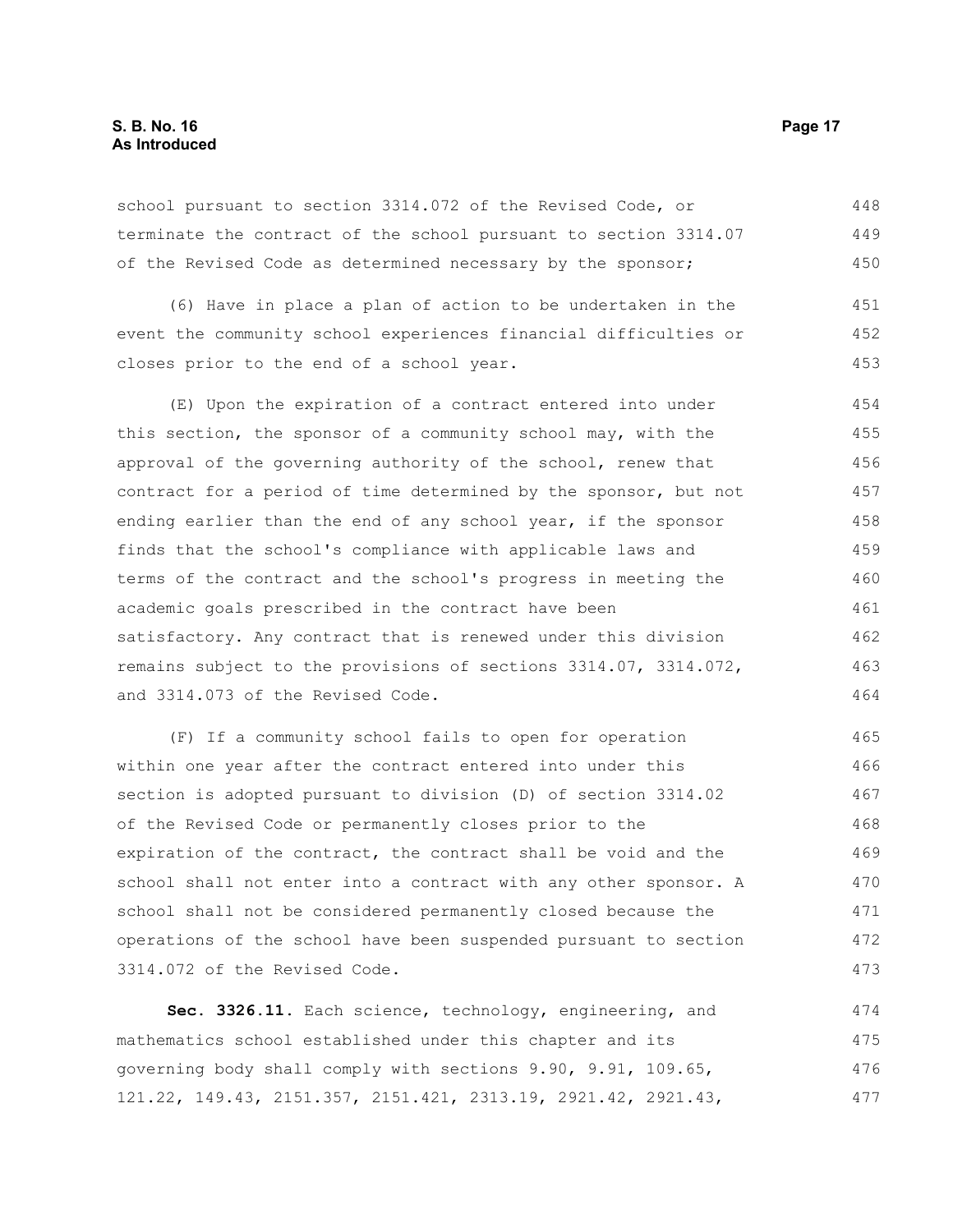| 3301.0714, 3301.0715, 3301.0729, 3301.948, 3313.14, 3313.15,     | 478 |
|------------------------------------------------------------------|-----|
| 3313.16, 3313.18, 3313.201, 3313.26, 3313.472, 3313.48,          | 479 |
| 3313.481, 3313.482, 3313.50, 3313.536, 3313.539, 3313.5310,      | 480 |
| 3313.608, 3313.6012, 3313.6013, 3313.6014, 3313.6015, 3313.6020, | 481 |
| 3313.6021, 3313.6024, 3313.61, 3313.611, 3313.614, 3313.615,     | 482 |
| 3313.643, 3313.648, 3313.6411, 3313.66, 3313.661, 3313.662,      | 483 |
| 3313.666, 3313.667, 3313.668, 3313.67, 3313.671, 3313.672,       | 484 |
| 3313.673, 3313.69, 3313.71, 3313.716, 3313.718, 3313.719,        | 485 |
| 3313.7112, 3313.721, 3313.80, 3313.801, 3313.814, 3313.816,      | 486 |
| 3313.817, 3313.86, 3313.89, 3313.96, 3319.073, 3319.21, 3319.32, | 487 |
| 3319.321, 3319.35, 3319.39, 3319.391, 3319.41, 3319.45, 3319.46, | 488 |
| 3321.01, 3321.041, 3321.05, 3321.13, 3321.14, 3321.141, 3321.17, | 489 |
| 3321.18, 3321.19, 3321.191, 3327.10, 4111.17, 4113.52, and       | 490 |
| 5705.391 and Chapters 102., 117., 1347., 2744., 3307., 3309.,    | 491 |
| 3365., 3742., 4112., 4123., 4141., and 4167. of the Revised Code | 492 |
| as if it were a school district.                                 | 493 |
| Sec. 3328.24. A college-preparatory boarding school              | 494 |
| established under this chapter and its board of trustees shall   | 495 |
| comply with sections 102.02, 3301.0710, 3301.0711, 3301.0712,    | 496 |
| 3301.0714, 3301.0729, 3301.948, 3313.536, 3313.6013, 3313.6021,  | 497 |
| 3313.6024, 3313.6411, 3313.7112, 3313.721, 3313.89, 3319.39,     | 498 |
| 3319.391, and 3319.46 and Chapter 3365. of the Revised Code as   | 499 |
| if the school were a school district and the school's board of   | 500 |
| trustees were a district board of education.                     | 501 |
| Sec. 4508.022. (A) The director of public safety shall           | 502 |
| adapt the model curriculum on proper interactions with peace     | 503 |
| officers developed under division (B) of section 3301.0721 of    | 504 |
| the Revised Code so that it is appropriate for the instructional | 505 |
| methods of driver training schools.                              | 506 |
| (B) The classroom instruction required by division (C) of        | 507 |